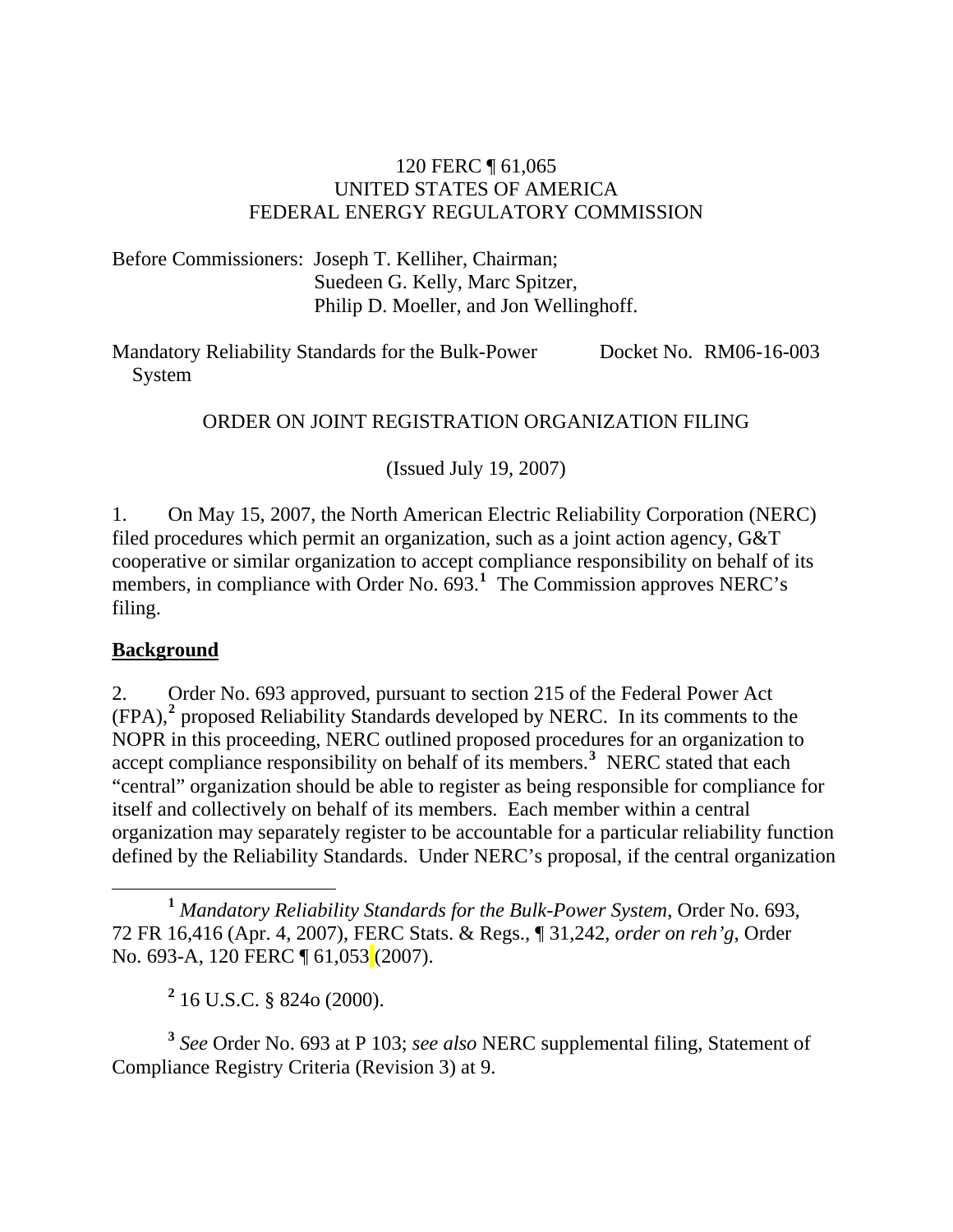#### Docket No. RM06-16-003 -2-

and a member organization cannot agree that one organization or the other is responsible, or if the parties agree that the responsibilities for a particular reliability function should be split, NERC would register both entities concurrently. NERC and the Regional Entities would then have the authority to find either organization or both accountable for a violation of a Reliability Standard, based on the facts of the case and circumstances surrounding the violation. Order No. 693 directed the ERO to file these procedures.

3. In Order No. 693, the Commission stated that an organization should not be required to assume compliance responsibility for its members for any reliability-related functions and all Reliability Standards.**[4](#page-1-0)** The Commission believed that NERC's proposal to allow a member within a central organization to separately register to be accountable for a particular reliability function so the responsibility for reliability functions can be split would provide flexibility and would not require an entity to assume responsibility where it is not possible to do so. In addition, we stated that NERC's proposal adequately addressed concerns that a joint action agency should be allowed to achieve compliance at the joint action agency level. Finally, we directed NERC, in developing its procedures relating to joint action agencies and similar organizations, to consider the concerns regarding the need for ensuring clear lines of responsibility.

## **Procedural Matters**

4. Notice of NERC's filing was published on May 31, 2007, with interventions, answers and protests due on or before June 14, 2007. The Midwest Independent Transmission System Operator, Inc. filed a timely motion to intervene. FirstEnergy Service Company (FirstEnergy) and Georgia Cooperatives**[5](#page-1-1)** filed comments to NERC's filing. On June 19, 2007, National Rural Electric Cooperative Association (NRECA), the American Public Power Association (APPA), and the Transmission Access Policy Study Group (TAPS) (collectively, Joint Movants) filed a joint motion to intervene out-of-time and answer to FirstEnergy. On June 26, 2007, FirstEnergy filed an answer to Joint Movants' answer. On July 2, 2007, NERC filed an answer to FirstEnergy's answer.

5. Pursuant to Rule 214 of the Commission's Rules of Practice and Procedure, 18 C.F.R. § 385.214 (2006), the timely, unopposed motions to intervene serve to make the entities that filed them parties to this proceeding. The Commission also finds that good cause exists to grant the Joint Movant's late-filed motion to intervene given its

<span id="page-1-1"></span><sup>5</sup> The Georgia Cooperatives are Georgia System Operations Corporation, Georgia Transmission Corporation and Oglethorpe Power Corporation.

<span id="page-1-0"></span>**<sup>4</sup>** Order No. 693 at P 108.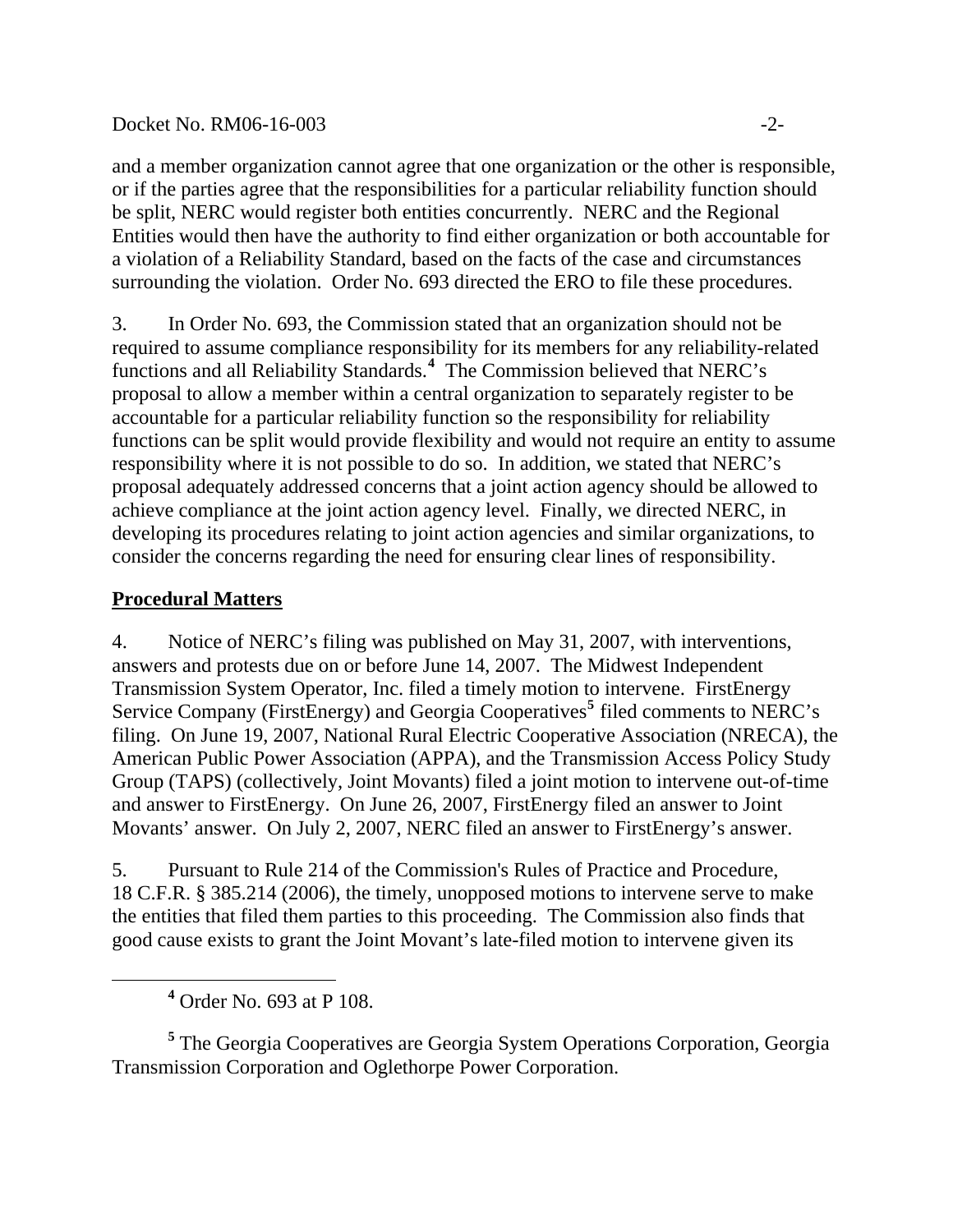Docket No. RM06-16-003 -3-

interest in the proceeding, the early stage of the proceeding, and the absence of undue prejudice or delay. Rule 213(a)(2) of the Commission's Rules of Practice and Procedure, 18 C.F.R. § 385.213(a)(2) (2006), prohibits an answer to a protest unless otherwise ordered by the decisional authority. We will accept the answers because they have provided information that assisted us in our decision-making process.

# **NERC Proposal**

6. NERC has removed the substantive provisions pertaining to joint registrations and joint registration organizations from the statement of compliance registry criteria and included the provisions on this topic into section 500 of the NERC Rules of Procedure. Specifically, NERC revised section 501.1.2.7 of the Rules of Procedure and added a new section 507 to the Rules of Procedure to reflect its proposal as laid out in its comments to the NOPR in this proceeding. Correspondingly, NERC revised the Statement Of Compliance Registry Criteria (Revision 3) to cross reference sections 501 and 507 of the Rules of Procedure.

## **Comments**

7. Georgia Cooperatives support NERC's proposed provisions for joint registration organizations and request that the Commission approve these provisions so they take effect as quickly as possible. The Georgia Cooperatives state that NERC's proposed procedures are consistent with Order No. 693 and will enable cooperatives and similar organizations to accept responsibility for the Reliability Standards on behalf of their members, and to make an appropriate allocation between affiliated companies of responsibilities for the different Reliability Standards.

8. FirstEnergy states that it supports allowing entities to establish joint action agencies, but is concerned that the proposed rules could be read to allow users, owners or operators that are members of a joint registration organization to transfer legal accountability for compliance with the mandatory Reliability Standards to the joint registration organization. For example, FirstEnergy states that the Rules of Procedure could be read as authorizing a joint registration organization to "accept" certain reliability "functions" from a member.<sup>[6](#page-2-0)</sup> Further, FirstEnergy points to several sections of the Rules of Procedure that discuss a joint registration organization accepting "compliance

<span id="page-2-0"></span>**<sup>6</sup>** Rules of Procedure, § 501.1.2.7.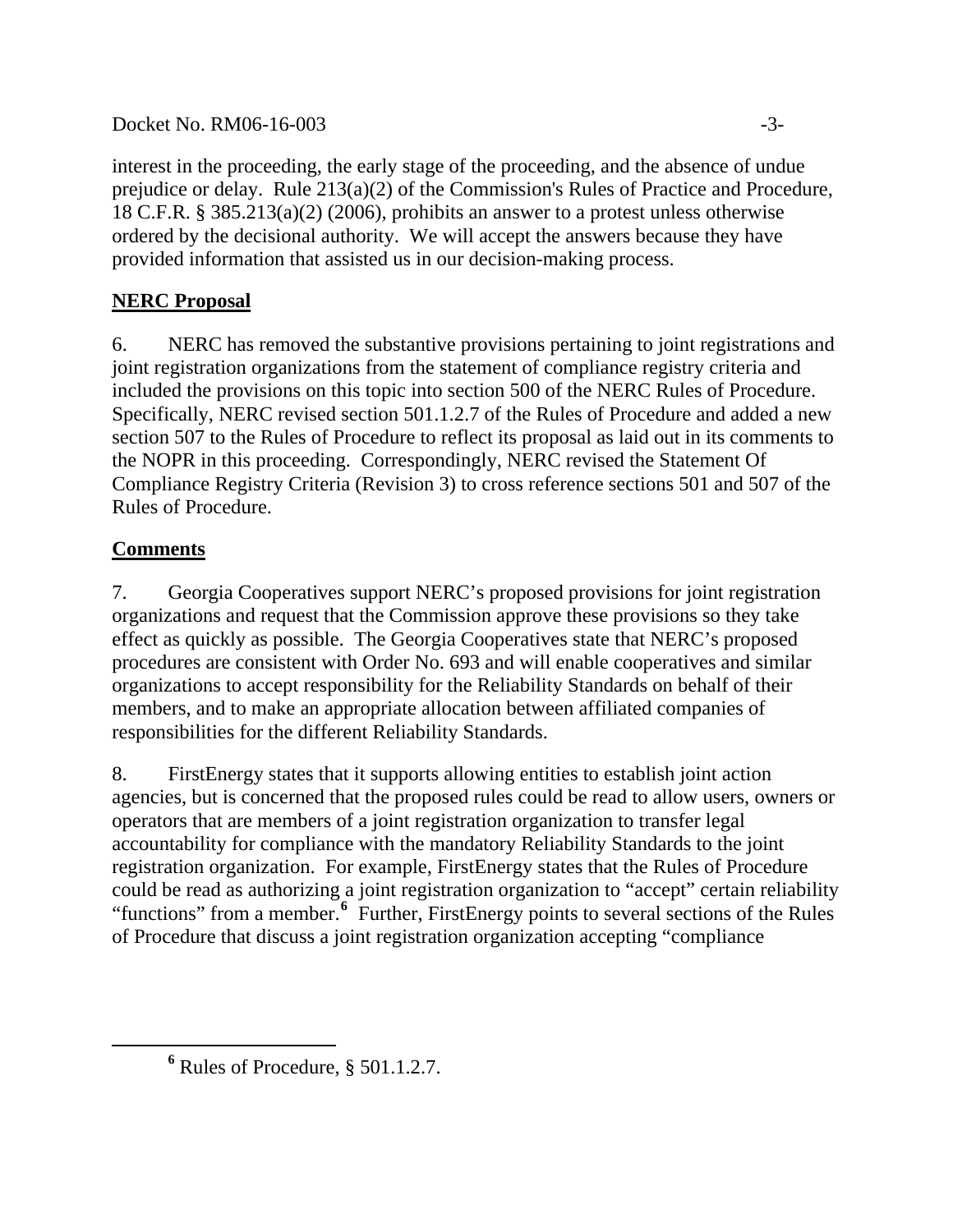#### Docket No. RM06-16-003 -4-

responsibility"**[7](#page-3-0)** for its members. Another provision provides that, in certain circumstances, a joint registration organization, and not its members, will have legal accountability for violating the mandatory Reliability Standards.**[8](#page-3-1)**

9. FirstEnergy argues that it is possible that a joint registration organization member that has transferred legal accountability for its compliance obligations to the joint registration organization may have a reduced incentive to comply, or to ensure that the joint registration organization complies, with any obligations that it might have under one or more of the Reliability Standards. According to FirstEnergy, allowing joint registration organization members to transfer legal accountability to a joint registration organization may result in a perverse incentive to join a joint registration organization to avoid legal exposure for failure to comply with one or more of the Reliability Standards.

10. Further, FirstEnergy maintains that owners and operators of Bulk-Power System facilities that interconnect with joint registration organization members will be forced to demand financial security and other assurances to protect themselves from the risks that may accrue by virtue of the fact that the joint registration organization member is shielded from legal accountability for its compliance or noncompliance with one or more Reliability Standards.

11. FirstEnergy also argues that there is no language in section 215 of the FPA that suggests that a user, owner or operator of the Bulk-Power System should be authorized under certain circumstances to transfer legal accountability for its compliance with the mandatory Reliability Standards to another entity. To the contrary, section 215 requires "all users, owners and operators of the Bulk-Power System shall comply with the Reliability Standards."**[9](#page-3-2)** According to FirstEnergy, it would be difficult to reconcile the statutory mandate that all affected entities are to comply with an ERO rule that authorizes certain entities to transfer legal accountability to another organization. FirstEnergy also says that rules allowing an entity to transfer legal authority cannot be approved because they do not meet the requirement that ERO rules be not unduly discriminatory or preferential. Therefore, FirstEnergy asks the Commission to affirm its guidance that all users, owners and operators of the Bulk-Power System must be legally accountable for their respective compliance records.

**<sup>8</sup>** *Id.* § 507.7

<span id="page-3-2"></span><span id="page-3-1"></span><span id="page-3-0"></span> $\overline{a}$ 

**9** FirstEnergy at 7, *citing* 16 U.S.C. § 824o(b)(1).

**<sup>7</sup>** *Id.* § 507.1; 507.5; 507.6; 507.6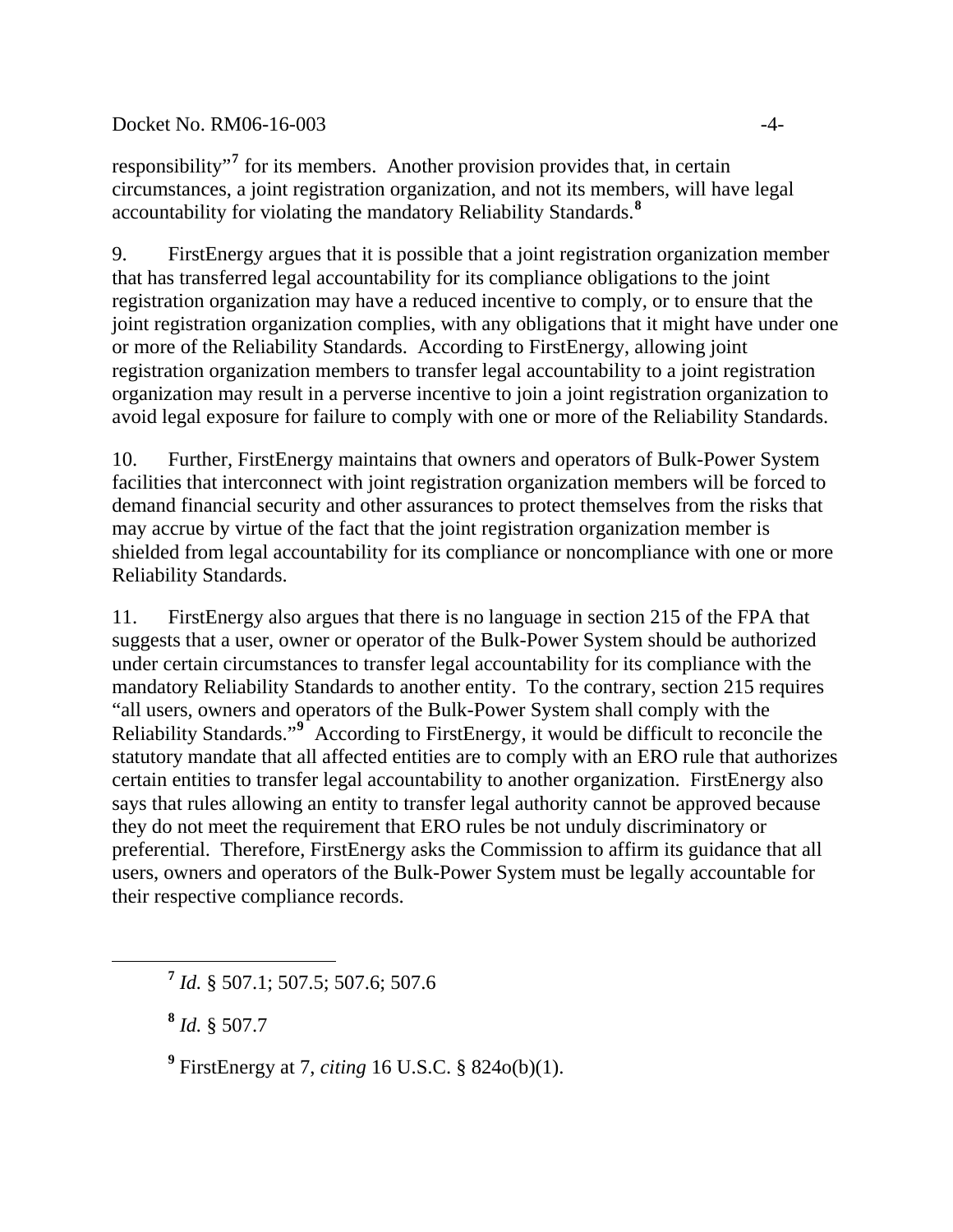#### Docket No. RM06-16-003 -5-

12. In order to resolve the flaws in the compliance filing without delaying the benefits that establishment of joint action agencies will bring to joint registration organization members, FirstEnergy requests that the Commission: (i) clarify that while users, owners and operators of the Bulk-Power System can transfer performance of compliance obligations under one or more of the mandatory Reliability Standards to a joint registration organization, legal accountability for compliance (or failure to comply) cannot be transferred; (ii) accept the ERO's proposed changes to its Rules of Procedure subject to this clarification; and (iii) direct the ERO to submit amendments to its Rules of Procedure that implement this clarification within 30 days of the Commission's order in this docket.

13. Joint Movants argue that FirstEnergy's comments are a collateral attack on Order No. 693. They assert that, instead of discussing whether NERC's filing complies with Order No. 693, FirstEnergy seeks to alter substantially what the Commission previously considered and addressed in Order No. 693. Joint Movants contend that, because this docket involves a compliance filing, the relevant issue is whether NERC has appropriately complied with the Commission's earlier order. Other matters, such as whether the earlier order was appropriate or should be clarified, are not properly considered in a compliance proceeding.<sup>[10](#page-4-0)</sup> Joint Movants note that Order No. 693 itself addressed "compliance responsibility" and stated that "there should not be overlaps in responsibility nor should there be any gaps."**[11](#page-4-1)** According to Joint Movants, nothing in Order No. 693 suggests that compliance responsibility should be bifurcated into performance and legal accountability. Joint Movants argue that if one entity were responsible for performance and another entity were responsible for accountability, there could be precisely the sort of potential overlaps and gaps in the role of the two entities that the Commission sought to avoid.

14. Joint Movants contend that, even assuming that FirstEnergy's criticisms could be permissibly presented and considered at this time, they are still unsound and should be rejected on the merits. Joint Movants argue that the bifurcated approach suggested by FirstEnergy could undermine efficiency, create uncertainty and increase costs. Under FirstEnergy's approach, the original entity would need to exercise constant oversight over the joint registration organization, because it retains legal accountability, even though the original and typically smaller entity is ill-equipped to do so, thus precluding compliance

<span id="page-4-1"></span><span id="page-4-0"></span> $\overline{a}$ **<sup>10</sup>** Joint Movants at 8, *citing East Tennessee Natural Gas Co.*, 108 FERC ¶ 61,135 at P 9 (2004) ("[t]he only issue in a compliance filing proceeding is whether the company has complied with the directive of the Commission's prior order").

**<sup>11</sup>** Order No. 693 at P 107.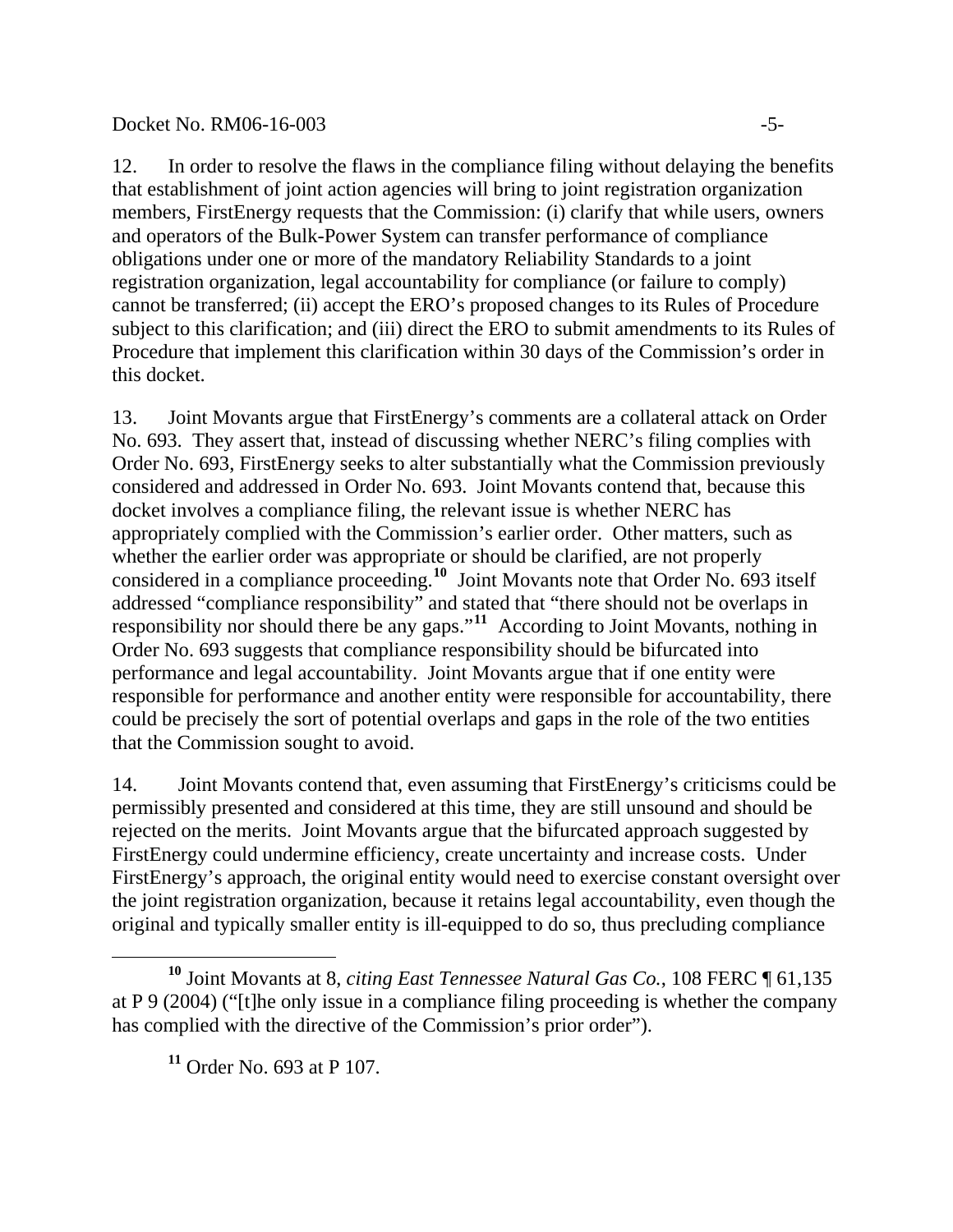#### Docket No. RM06-16-003 -6-

with the objectives of the Regulatory Flexibility Act of 1980 (RFA).<sup>[12](#page-5-0)</sup> Further, the Joint Movants maintain that the ERO and the Regional Entity would need to investigate the relationship and relative roles of the joint registration organization and the original entity in order to determine relative culpability and an appropriate penalty or other sanction. Additionally, a non-monetary sanction to ensure compliance would likely be directed to the joint registration organization in any event, further obscuring whatever distinction FirstEnergy seeks to make. Joint Movants therefore argue that FirstEnergy's approach presents precisely the sorts of overlaps and gaps that Order No. 693 sought to avoid.

15. In its answer, FirstEnergy argues that its comments are not a collateral attack on Order No. 693. It states that the Joint Movants have failed to address FirstEnergy's contention that section 215 requires all users, owners and operators of the Bulk-Power System to comply with Reliability Standards. Further, FirstEnergy states that the Joint Movants' argument that enforcement resources would be diverted essentially assumes that oversight is most needed for some classes of users, owners and operators. FirstEnergy also maintains that its approach would not undermine the RFA because the RFA only requires the Commission to demonstrate a good faith effort to minimize regulatory compliance cost.

16. In NERC's answer, it states that it complied with the Commission's directive in Order No. 693 and that FirstEnergy's proposal goes beyond the scope of the NERC compliance filing. Further, NERC argues that FirstEnergy's proposal is unworkable and would defeat the purpose of allowing joint registrations. NERC asserts that if the smaller entity were to remain "legally accountable" for noncompliance, it would have no choice but to "stay involved" in the larger organization's performance of the compliance functions and would not save resources. Further, according to NERC, FirstEnergy's proposed approach would muddy, not clarify, the lines of compliance responsibility.

17. NERC contends that a joint registration organization must either "accept" responsibility for a reliability function(s) in lieu of its members or related entities, or the joint registration organization and its members or related entities must enter into a written agreement as to which of them will be responsible for one or more Reliability Standards or requirements of Reliability Standards. It stresses that the entity that is responsible for performance of a Reliability Standard requirement must also be accountable for the consequences of noncompliance.

18. NERC submits that, if FirstEnergy is concerned that if a joint registration organization becomes accountable for noncompliance, it will not be able to get its

<span id="page-5-0"></span>

**<sup>12</sup>** 5 U.S.C. § 601 – 612 (2006).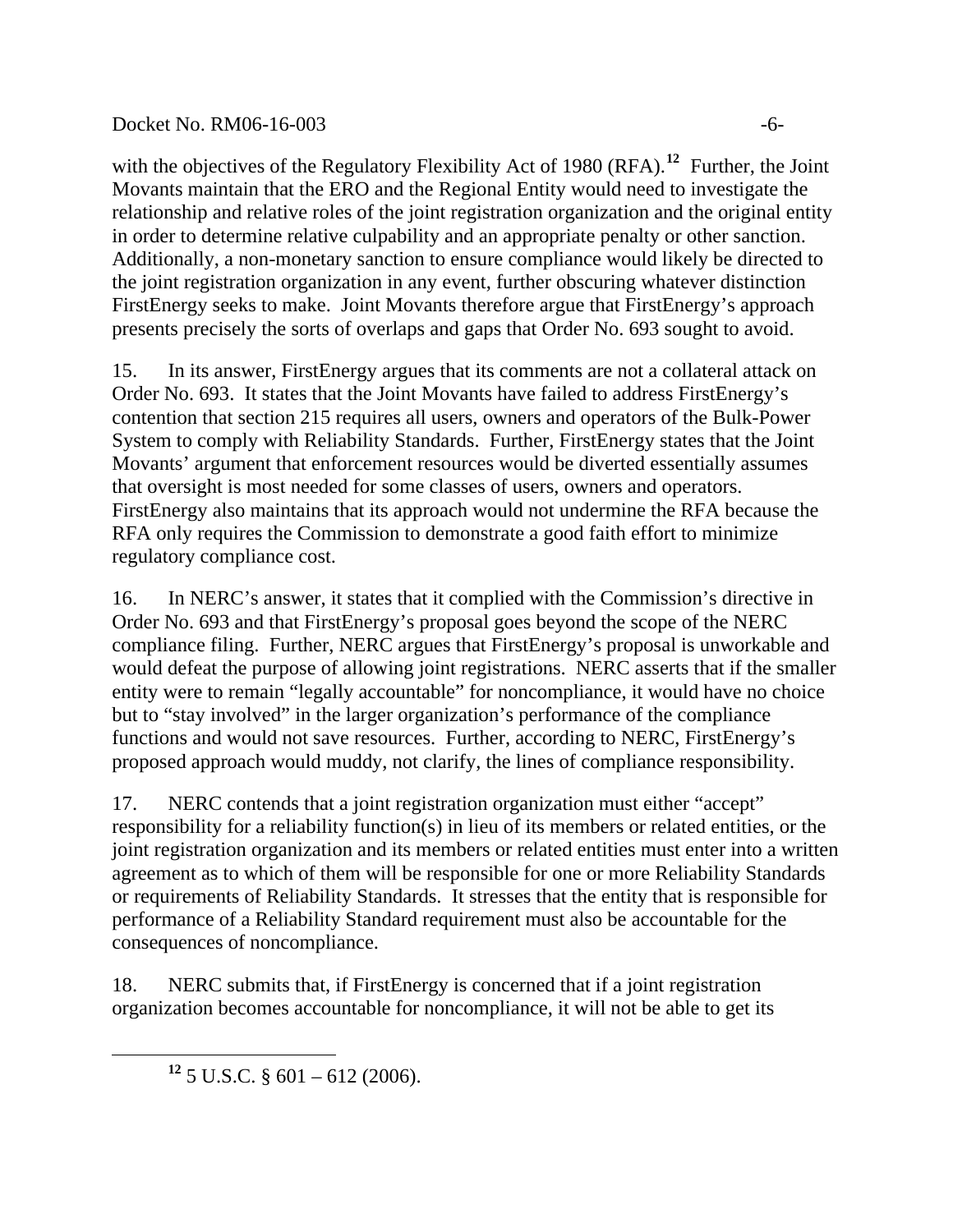#### Docket No. RM06-16-003 -7-

members to take actions (or refrain from actions) that the joint registration organization directs them to take, the answer to this concern is to develop an appropriate written agreement among the joint registration organization and its members as to the obligations of all parties.

## **Discussion**

19. The Commission approves NERC's proposal.

20. We disagree with FirstEnergy that a joint registration organization should not take on legal responsibility where it has agreed to perform certain functions for its members. First, with respect to language in the Rules of Procedure that allow a joint registration organization to accept "compliance responsibility," this is exactly what the Commission intended. In Order No. 693, the Commission stated that it "directs the ERO to file procedures which permit (but do not require) an organization, such as a joint registration organization, G&T cooperative or similar organization *to accept compliance responsibility* on behalf of its members."<sup>[13](#page-6-0)</sup> Compliance responsibility means that the organization is responsible for ensuring compliance with a Reliability Standard and that the organization is liable for failure to comply. FirstEnergy did not request rehearing of this determination. Therefore, its arguments as to those sections in which NERC references a joint registration organization having "compliance responsibility" are an impermissible collateral attack on Order No. 693.

21. FirstEnergy's concern that a joint registration organization member that has transferred legal accountability may have a reduced incentive to comply with the Reliability Standards is unfounded. This is precisely the situation in which the ERO must ensure that there are no gaps in coverage. The Rules of Procedure state that, where a joint registration organization and any of its members agree to divide the compliance responsibility, there must be a written agreement specifying their respective responsibilities submitted as part of the joint registration. Therefore, if there is no written agreement, the member does not retain compliance responsibility. If a joint registration organization member retains any compliance responsibility, it must also be registered as a responsible entity. Therefore, if a joint registration organization member has transferred all of the responsibility for performing functions under the Reliability Standards, the member has no compliance responsibility. Further, we agree with NERC that if a joint registration organization is concerned that it might require a member to perform some action under the Reliability Standards, the agreement between the joint registration organization and its members should reflect completely such arrangements.

<span id="page-6-0"></span>**<sup>13</sup>** Order No. 693 at P 107 (emphasis added).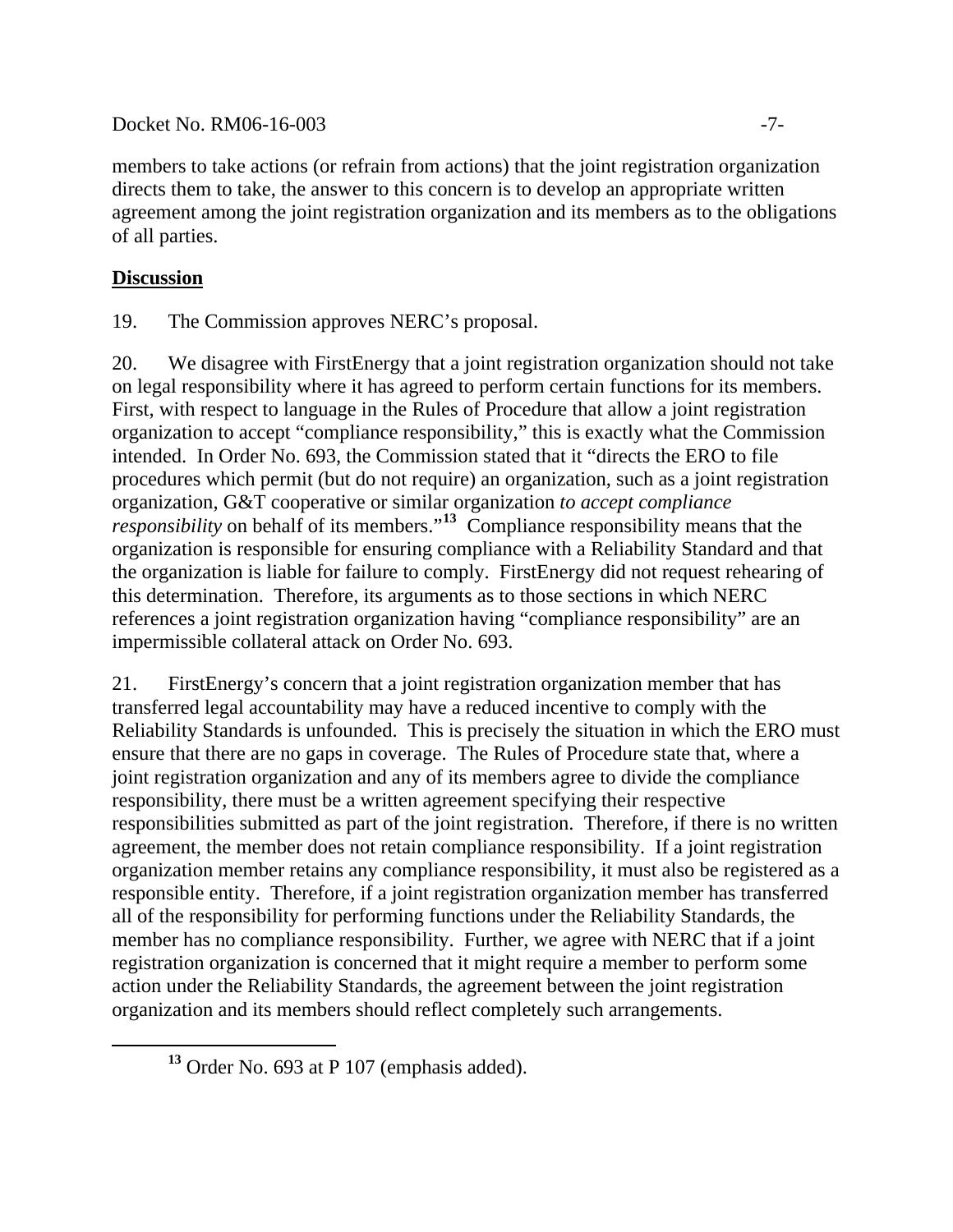#### Docket No. RM06-16-003 -8-

22. Even assuming that there is some reduced incentive for a member to ensure that its joint registration organization complies with Reliability Standards under NERC's proposed rules, as FirstEnergy asserts, this would be more than offset by the extra incentive for the joint registration organization to comply. In accepting compliance responsibility on behalf of other users, owners or operators of the Bulk-Power System, a joint registration organization accepts the risk of incurring penalties that it would not be exposed to otherwise and, therefore, has at least as much incentive to comply as the members would individually. Moreover, if an entity that becomes a joint registration organization has greater capability to comply with Reliability Standards than its members individually, as may likely be the case, compliance with Reliability Standards is enhanced.

23. The Commission also disagrees with FirstEnergy that owners and operators of Bulk-Power System facilities that interconnect with joint registration organization members will need further assurance to protect themselves. FirstEnergy's claims are unfounded. The fact that compliance responsibility has been transferred to a joint registration organization does not authorize them to violate a Reliability Standard, it merely transfers responsibility to another entity. FirstEnergy does not provide any reasonable explanation why it believes that the transfer of responsibility will result in a degradation of compliance with mandatory Reliability Standards. Assigning compliance, therefore, should not harm neighboring systems.

24. Section 215 of the FPA does not preclude allowing joint registration organizations to accept compliance responsibility. While section 215 of the FPA requires all users, owners and operators of the Bulk-Power System to comply with the Reliability Standards, it does not prescribe how they must comply. The Commission believes that allowing joint registration provides greater flexibility for organizations to achieve compliance with Reliability Standards, and will, therefore, likely facilitate compliance resulting in improved reliability. Transferring compliance responsibility to a joint registration organization does not mean that the user, owner or operator of the Bulk-Power System is not complying with Reliability Standards. Rather, it is providing for compliance through the joint registration organization. Finally, FirstEnergy does not explain its reasoning that NERC's joint registration organization rules do not meet the statutory requirement that they be not unduly discriminatory or preferential.